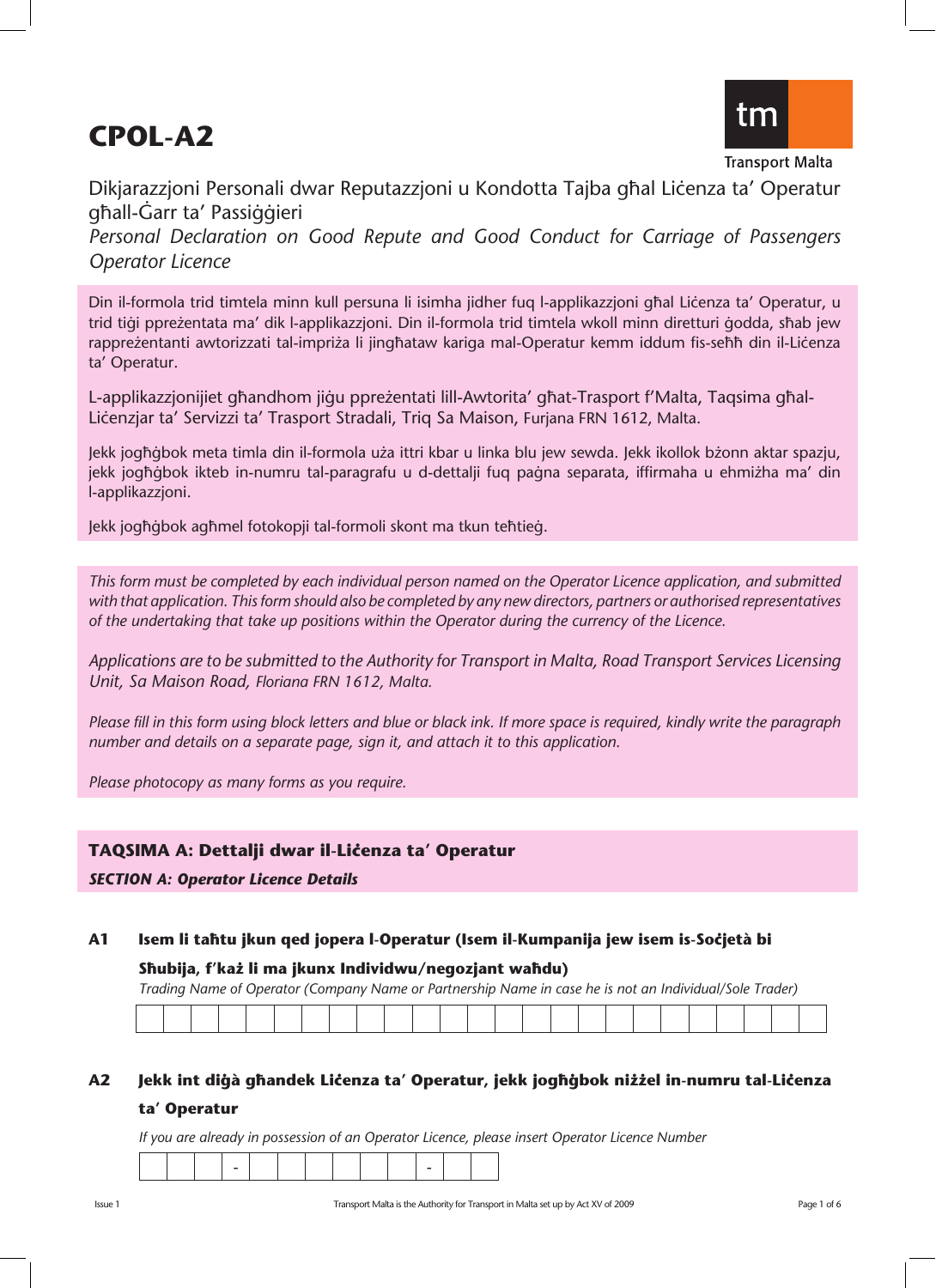# $A3$ Jekk int m'ghandekx Lićenza ta' Operatur, jekk joghġbok niżżel in-Numru tar-Reģistrazzjoni tal-Kumpanija jew in-Numru tas-Soċjetà bi Sħubija jew in-Numru tal-Karta tal-Identità tal-Individwu (skont liem japplika)

If you are not in possession of an Operator Licence, please insert Company Registration Number or

Partnership Number, or Individual ID Card Number (as applicable)

|                                                                                                                 |  |  |  |  |  |  |  |  | the control of the control of the control of the control of the control of the control of the control of the control of the control of the control of the control of the control of the control of the control of the control |  | _______ |                                                 |
|-----------------------------------------------------------------------------------------------------------------|--|--|--|--|--|--|--|--|-------------------------------------------------------------------------------------------------------------------------------------------------------------------------------------------------------------------------------|--|---------|-------------------------------------------------|
| the contract of the contract of the contract of the contract of the contract of the contract of the contract of |  |  |  |  |  |  |  |  |                                                                                                                                                                                                                               |  |         | the contract of the contract of the contract of |
|                                                                                                                 |  |  |  |  |  |  |  |  |                                                                                                                                                                                                                               |  |         |                                                 |
|                                                                                                                 |  |  |  |  |  |  |  |  |                                                                                                                                                                                                                               |  |         |                                                 |
|                                                                                                                 |  |  |  |  |  |  |  |  |                                                                                                                                                                                                                               |  |         |                                                 |
|                                                                                                                 |  |  |  |  |  |  |  |  |                                                                                                                                                                                                                               |  |         |                                                 |
|                                                                                                                 |  |  |  |  |  |  |  |  |                                                                                                                                                                                                                               |  |         |                                                 |
|                                                                                                                 |  |  |  |  |  |  |  |  |                                                                                                                                                                                                                               |  |         |                                                 |
|                                                                                                                 |  |  |  |  |  |  |  |  |                                                                                                                                                                                                                               |  |         |                                                 |
|                                                                                                                 |  |  |  |  |  |  |  |  |                                                                                                                                                                                                                               |  |         |                                                 |
|                                                                                                                 |  |  |  |  |  |  |  |  |                                                                                                                                                                                                                               |  |         |                                                 |

# TAQSIMA B: Dettalji Personali

**SECTION B: Personal Details** 

#### **B1** Dettalji Personali Personal Details

| Isem Name                                         |  |               |  |  |  |              |  |  |  |  |                  |
|---------------------------------------------------|--|---------------|--|--|--|--------------|--|--|--|--|------------------|
| Kunjom Surname                                    |  |               |  |  |  |              |  |  |  |  |                  |
| Titlu Title                                       |  | Generu Gender |  |  |  | Maskili Male |  |  |  |  | Femminili Female |
| Numru tal-Karta tal-Identità Identity Card Number |  |               |  |  |  |              |  |  |  |  |                  |

#### Indirizz fejn jista' jsir kuntatt Contact Address **B2**

| Isem u numru Name and Number |  |  |  |  |  |  |  |  |  |
|------------------------------|--|--|--|--|--|--|--|--|--|
|                              |  |  |  |  |  |  |  |  |  |
| Triq Street                  |  |  |  |  |  |  |  |  |  |
|                              |  |  |  |  |  |  |  |  |  |
|                              |  |  |  |  |  |  |  |  |  |
|                              |  |  |  |  |  |  |  |  |  |
| Lokalità Locality            |  |  |  |  |  |  |  |  |  |
|                              |  |  |  |  |  |  |  |  |  |
| Kodići Postali Postcode      |  |  |  |  |  |  |  |  |  |
|                              |  |  |  |  |  |  |  |  |  |
| Pajjiż Country               |  |  |  |  |  |  |  |  |  |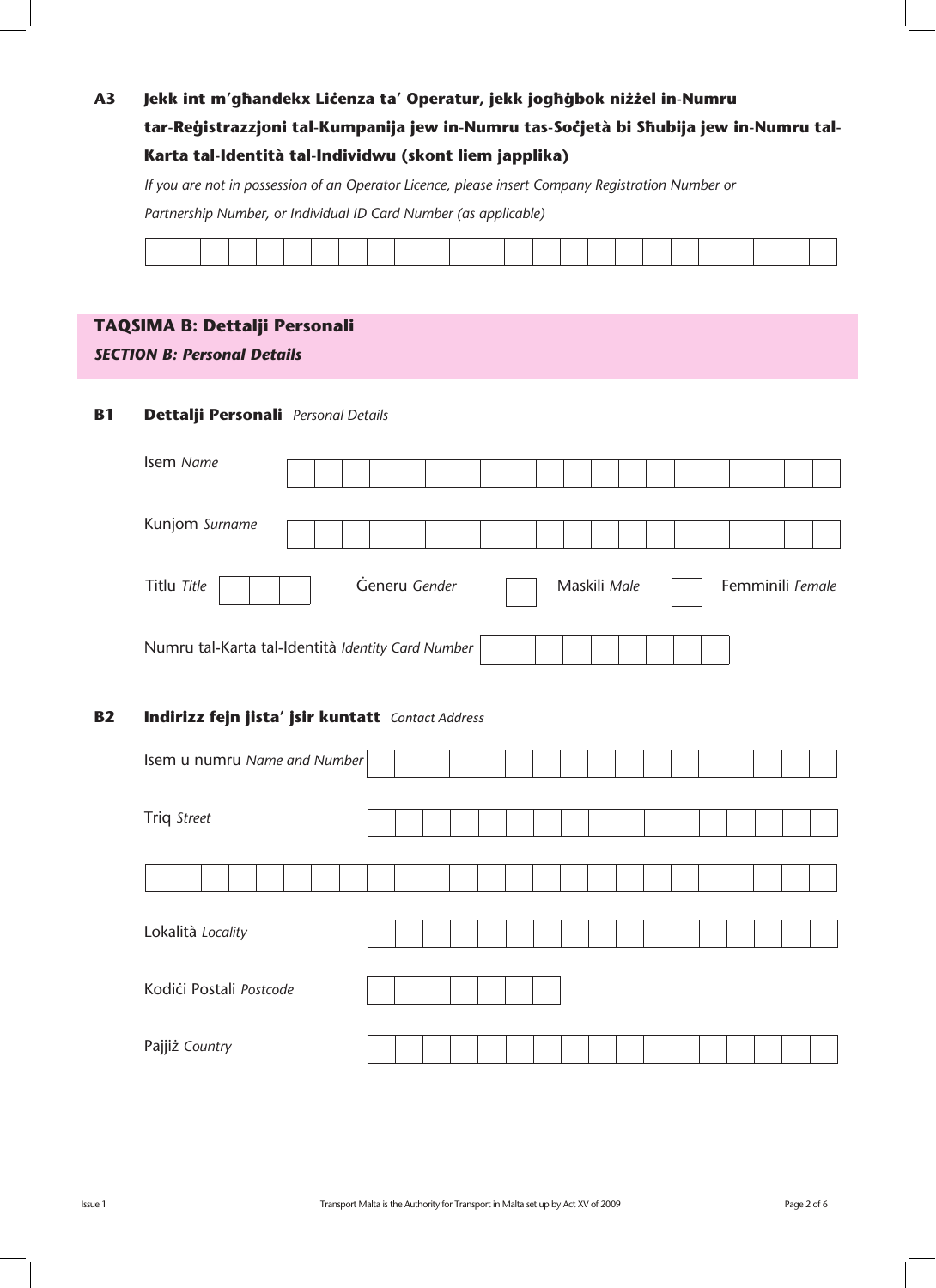# **B3 Biex ikun jista' jsir kuntatt** *Contact Information*

| Indirizz tai-email Email dagress                                                      |  |  |  |  |  |  |  |  |  |  |
|---------------------------------------------------------------------------------------|--|--|--|--|--|--|--|--|--|--|
|                                                                                       |  |  |  |  |  |  |  |  |  |  |
|                                                                                       |  |  |  |  |  |  |  |  |  |  |
|                                                                                       |  |  |  |  |  |  |  |  |  |  |
| Numru tat-telefon Telephone number                                                    |  |  |  |  |  |  |  |  |  |  |
|                                                                                       |  |  |  |  |  |  |  |  |  |  |
| Numru tal-Fax Fax number                                                              |  |  |  |  |  |  |  |  |  |  |
|                                                                                       |  |  |  |  |  |  |  |  |  |  |
|                                                                                       |  |  |  |  |  |  |  |  |  |  |
| Rwol fl-Impriża (jekk joghġbok aghżel wahda) Role within Operator (please select one) |  |  |  |  |  |  |  |  |  |  |
|                                                                                       |  |  |  |  |  |  |  |  |  |  |
| Direttur tal-Kumpanija Company Director                                               |  |  |  |  |  |  |  |  |  |  |
|                                                                                       |  |  |  |  |  |  |  |  |  |  |
| Sieheb Partner                                                                        |  |  |  |  |  |  |  |  |  |  |
|                                                                                       |  |  |  |  |  |  |  |  |  |  |
| Rappreżentant Awtorizzat tal-Kumpanija jew tas-Socjetà bi Shubija                     |  |  |  |  |  |  |  |  |  |  |
| Authorised Representative of Company or Partnership                                   |  |  |  |  |  |  |  |  |  |  |
|                                                                                       |  |  |  |  |  |  |  |  |  |  |
|                                                                                       |  |  |  |  |  |  |  |  |  |  |
| Individwu /Negozjant Wahdu Individual/Sole-Trader                                     |  |  |  |  |  |  |  |  |  |  |
|                                                                                       |  |  |  |  |  |  |  |  |  |  |
| Persuna Nnominata biex tmexxi l-Operat tat-Trasport ta' Passiggieri                   |  |  |  |  |  |  |  |  |  |  |
| Person Designated to Manage the Passenger Transport Operation                         |  |  |  |  |  |  |  |  |  |  |

Indirizz tal-*email Email address*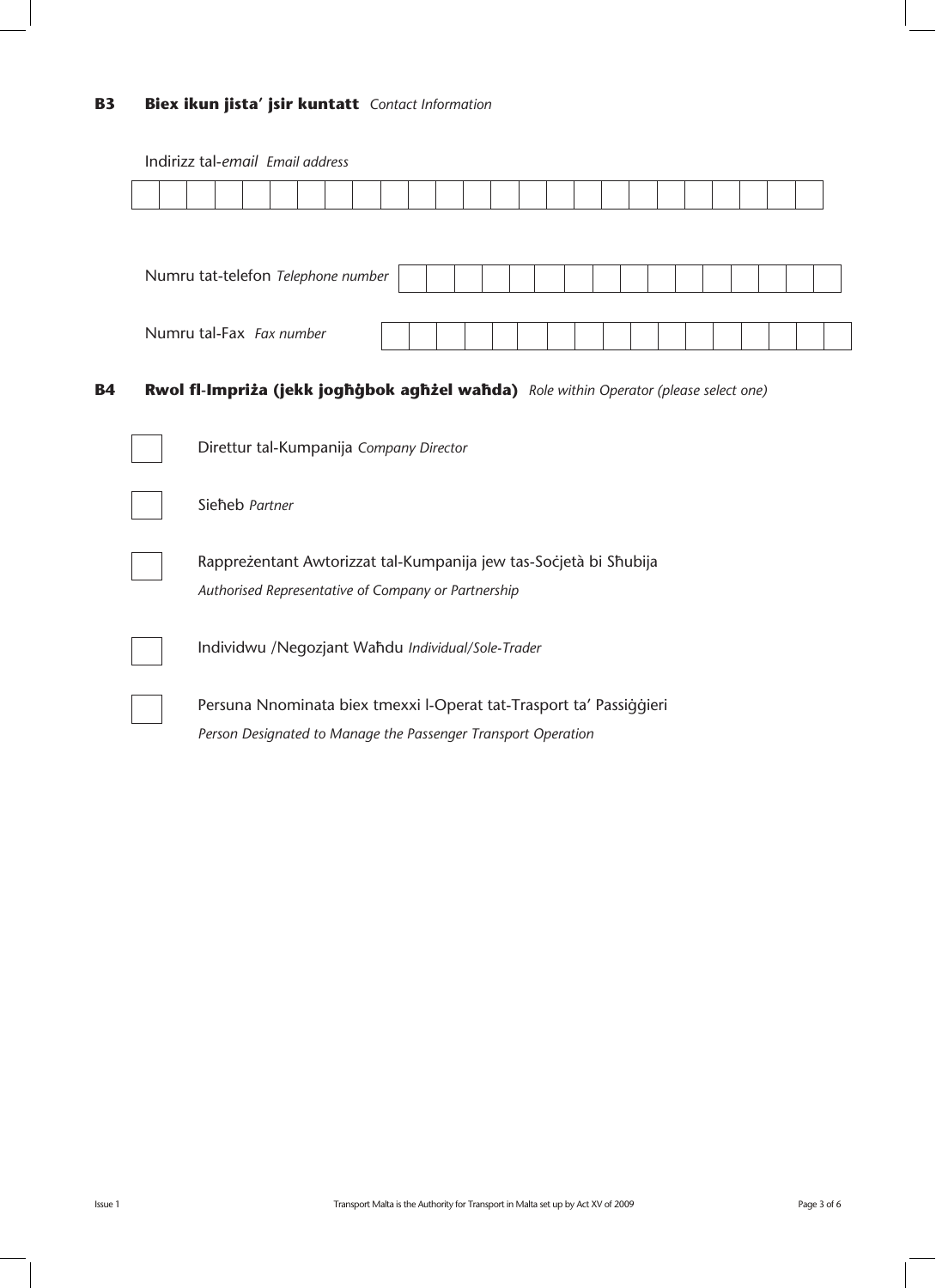# **TAQSIMA Ç: Reputazzjoni u Kondotta Tajba**

# *SECTION C: Good Repute and Conduct*

Persuna ma titgiesx li tissodisfa l-kundizzjoni ta' reputazzjoni u kondotta tajba biex tkun tista' tinvolvi ruħha fil-ġarr stradali ta' passiqqieri jekk:

*A person shall not be deemed to satisfy the condition of good repute and conduct to be able to be involved in the carriage of passengers by road, if that person:*

(a) tkun instabet ħatja ta' xi reat kif jidher fi: Titolu I tal-Parti II ta' l-Ewwel Ktieb tal-Kodici Kriminali jew l-artikoli 198, 199, 203, 203A, 204, 204A, 204B, 204Ç, 205, 211, 212, 213, 217, 218, 220, 238(a), 245, 248B, 248Ç, 248D tal-Kodiçi Kriminali; jew

*(a) has been convicted of any crime contemplated in: Title I of Part II of Book First of the Criminal Code, or, and articles 198, 199, 203, 203A, 204, 204A, 204B, 204C, 205, 211, 212, 213, 217, 218, 220, 238(a), 245, 248B, 248C, 248D of the Criminal Code; or*

(b) Għal dak il-perjodu ta' żmien meta hija tkun qiegħda tiskonta piena ta' priġunerija ta' mhux anqas minn xahar; *(b) for such period during which he is serving a sentence of imprisonment of at least one month;*

(c) Għal dak il-perjodu ta' żmien li jiġi minnufih wara dak iż-żmien li hija tkun għamlet tiskonta piena ta' priġunerija ta' mhux anqas minn xahar li tkun ingħatat lil dik il-persuna għal reat jew reati marbuta ma' vjolenza fuq persuna oħra, liema perjodu jkun:

- I. Sena fir-rigward ta' pieni ta' priġunerija ta' mhux anqas minn xahar iżda li ma jkunux aktar minn sena;
- II. Daqs iż-żmien ta' priġunerija li għalih persuna bħal dik tkun ikkundannata piena ta' priġunerija ta' aktar minn sena iżda li tkun anqas minn għaxar snin; u
- III. Ghaxar snin fir-rigward ta' pieni ta' prigunerija ta' ghaxar snin jew aktar;
- IV. (mhux aktar minn sentejn fejn l-applikant kellu inqas minn tmintax-il sena meta wettaq ir-reat)

*(c) for such period immediately following time spent serving a sentence of imprisonment for a term or terms of at least one month imposed on such person for a crime or crimes connected with violence committed on a person, which period shall be:* 

*I. of one year for sentences of imprisonment for a term of at least one month and not more than one year;* 

*II. equal to the term of imprisonment for which such person was sentenced for sentences for terms of imprison ment of more than one year and less than ten years; and* 

*III. ten years for sentences for terms of imprisonment of at least ten years;*

*IV. (Not longer than two years if the applicant was less than eighteen years at the time of the commission of the offence)*

(d) Għal dak il-perjodu ta' żmien li jiġi minnufih wara ż-żmien li tkun għamlet tiskonta piena ta' priġunerija ta' mhux anqas minn xahar, minbarra pieni li tkun ingħata fir-rigward ta' dik il-persuna għal reat jew reati marbuta ma' vjolenza fuq persuna ohra, liema perjodu jkun:

- I. Daqs iż-żmien ta' priġunerija li għalih persuna bħal dik tkun ġiet ikkundannata piena ta' priġunerija ta' inqas minn hames snin; u
- II. Hames snin fir-rigward ta' pieni ta' prigunerija ta' fames snin jew aktar;
- III. (mhux aktar minn sentejn fejn l-applikant kellu inqas minn tmintax-il sena meta wettaq ir-reat)

*(d) for such period immediately following time spent serving a sentence of imprisonment of at least one month, other than a sentence imposed on such person for a crime or crimes connected with violence committed on a person, which period shall be:* 

- *I. equal to the term of imprisonment for which such person was sentenced for terms of imprisonment of less than five years; and*
- *II. of five years for sentences for terms of imprisonment of at least five years;*
- *III. (Not longer than two years if the applicant was less than eighteen years at the time of the commission of the offence)*

(e) Għal perjodu ta' żmien li jkun daqs dak tal-piena ta' priġunerija mogħtija, meta l-Qorti tista' tordna li sentenza bħal dik m'għandhiex tibda sseħħ skont l-artikolu 28A tal-Kodići Kriminali, liema perjodu għandu jibda jgħodd mid-data ta' meta tkun ingħatat is-sentenza.

(mhux aktar minn sentejn fejn l-applikant kellu inqas minn tmintax-il sena meta wettaq ir-reat);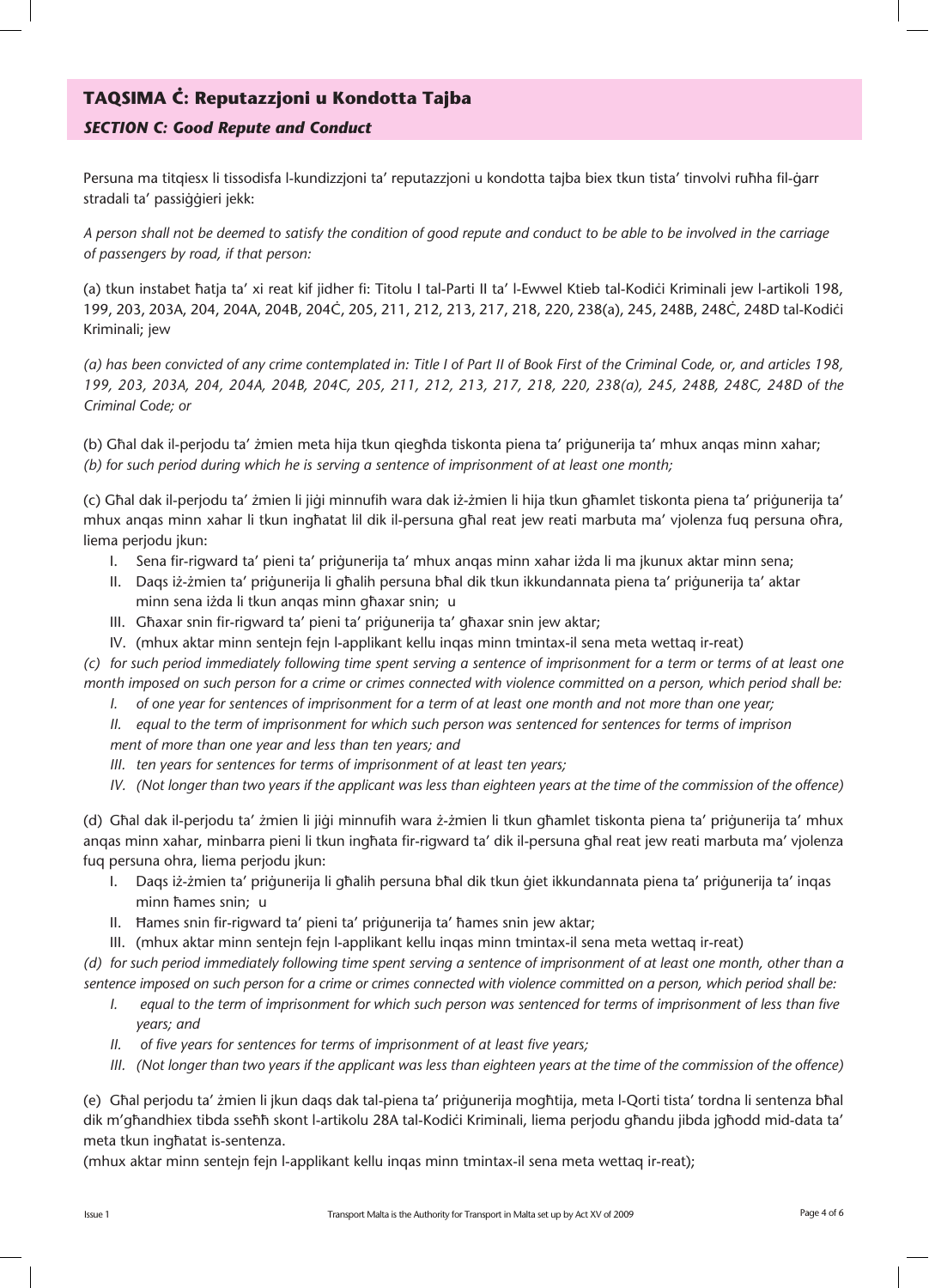*(e) for a period equal to the sentence of imprisonment passed, when such sentence is ordered not to take effect in terms of article 28A of the Criminal Code, which period shall start to run from the date of the conviction. (not longer than two years if the applicant was less than eighteen years at the time of the commission of the offence)*

(f) Għal perjodu ta' sena minn meta tkun ġiet imposta multa jew multi li flimkien ikunu jammontaw għal mhux inqas minn erbat elef euro ( $\epsilon$ 4,000) impost fit-tnax-il xahar ta' qabel fuq persuna għal reat jew reati marbuta ma' vjolenza jew għal reat jew reati skont l-Ordinanza dwar ir-Regolamenti tat-Traffiku, l-Att, l-Ordinanza dwar l-Assigurazzjoni ta' Vetturi bil-Mutur għar-Riskji ta' Terzi Persuni, l-Att dwar ir-Reġistrazzjoni u l-Liċenzjar ta' Vetturi bil-Mutur jew reat jew reati skont kull regolament li jsir taħthom;

*(f) for a period of one year following the imposition of a fine or fines which in the aggregate amount to at least four thou*sand euro (€4000) imposed in the previous twelve months on a person for a crime or crimes connected with violence or for *committing a crime or crimes in terms of the Traffic Regulation Ordinance, the Act, the Motor Vehicles Insurance (Third Party Risks) Ordinance, the Motor Vehicles Registration and Licensing Act or a crime or crimes in terms of any regulation made there under;*

(g) Tkun ġiet dikjarata li mhix tajba biex taħdem bħala operator taħt kull regola fis-seħħ; iżda operatur għandu jitqies li gie dikjarat li m'huwiex tajjeb li jwettaq ix-xogħol ta' operator jekk:

- I. Fis-sentejn ta' qabel, giet irtirata l-licenzja li kienet inħarġitlu għall-għoti ta' servizzi marbuta mal-ġarr stradali tal-passiġġieri f'Malta jew f'kull Stat ieħor, kemm b'ordni ta' qorti jew ta' xi korp ieħor li jaġġudika kif ukoll mill-awtorita' kompetenti; jew
- II. Kien, matul is-sentejn ta' qabel, direttur, sieħeb, persuna maħtura speċifikament jew persuna li tkun qiegħda tirrapprezenta b'mod quridiku jew qudizzjarju operator jew aktar jew operator tat-*taxi* li l-licenzja tiegħu tkun giet irtirata waqt il-ħatra tiegħu, skont dawn ir-regolamenti jew skont ir-Regolamenti dwar Servizzi tat-*Taxi*; jew
- III. Huwa kien:
	- a) Ingħata sentenza li ġġorr magħha piena jew pieni ta' multa li tammonta għallanqas għal erbat elef euro (€4000) fl-aħħar tnax il-xahar; jew
	- b) Instab ħati li ikkommetta ksur tal-istess dispoziżżjoni tal-liġi mill-anqas f'ħames okkazjonijiet differenti fl-aħħar ħames snin;

Izda dik is-sentenza jew kundanna ta' ħtija tkun dwar:

A. Il-paga u l-kundizzjonijiet ta' impjieg tal-professjoni; jew;

B. It-trasport stradali, b'mod partikolari r-regoli marbuta mas-sewqan, il-pizijiet u d-dimensjonijiet u l-kapaçita' tal-vetturi, is-sigurta' fit-triq jew tal-vetturi, jew ħsara lill-ambjent u regoli oħra li jikkonċernaw ir-responsabbilta' professjonali; *(g) if he has been declared unfit to pursue the occupation of an operator under any rules in force; provided that an operator shall be considered to have been declared unfit to pursue the occupation of operator if:*

- *I.* he has, in the previous two years, had a licence, which was issued to him for the provision of services related to the  *carriage of passengers by road in Malta or in any other State withdrawn, whether by order of a court or other adju dicating body or by the competent authority; or*
- *II. he was, during the previous two years, a director, partner, designated person or a person having the legal or judicial representation of one or more operators or taxi operators the licence of whom was withdrawn during his tenure in terms of these regulations or in terms of the Taxi Services Regulations; or*
- *III. he has been either:* 
	- $a)$  sentenced to a fine or fines which in the aggregate amount to at least four thousand euro ( $\epsilon$ 4,000) in the  *last twelve months; or*
	- *b) convicted of committing a breach of the same provision of the law on at least five occasions in the last five years: Provided that such sentence or conviction concerns either:*
- *A. the pay and employment conditions in the road transport profession or;*

*B. road transport, in particular the rules relating to driving, the weights and dimensions and carrying capacity of vehicles, road or vehicles' safety or damage to the environment and other rules concerning professional liability;* 

- th) Tkun instabet ħatja li wettqet xi reat bħal dawk taħt xi liġi ta' pajjiż jew territorju barra minn Malta:
- *(h) if he has been found guilty of committing any corresponding offence under any law of a country or territory outside Malta:*